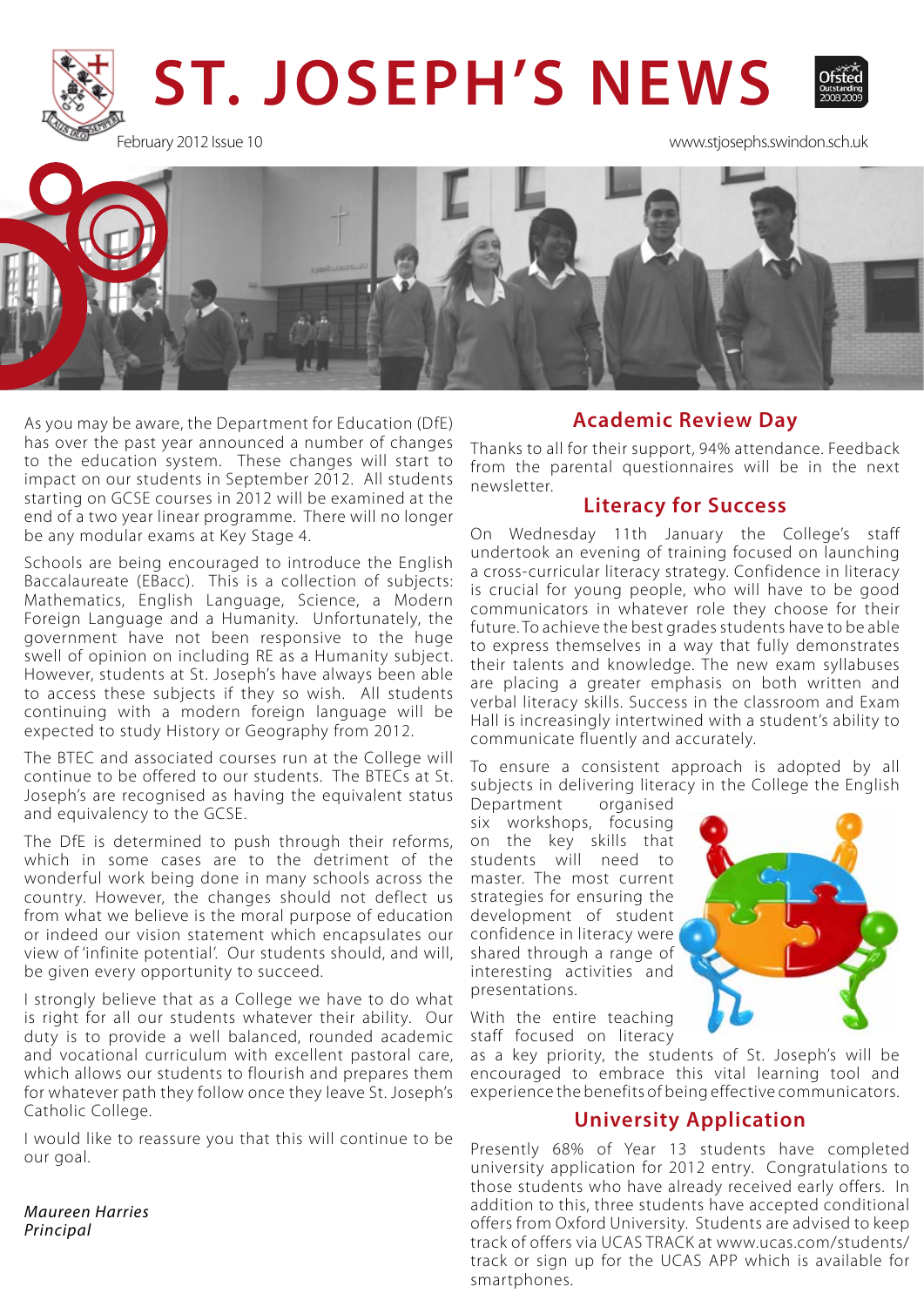# **Dates for your diary**

| 10th February | College closes for students      |
|---------------|----------------------------------|
| 21st February | College reopens for students     |
| 23rd February | Year 9 Parents' Evening (Pop X)  |
| 29th February | Year 9 Parents' Evening (Pop Y)  |
| 6th March     | Year 9 Transition Evening        |
| 7th March     | Fairtrade Fashion Show           |
| 15th March    | Year 10 Parents' Evening (Pop X) |
| 20th March    | Year 10 Parents' Evening (Pop Y) |
| 21st March    | Staff Training Day               |
| 22nd March    | College Production 7.30pm        |
| 23rd March    | College Production 7.30pm        |

# **College Life College Life**

# **Exam Re-sits**

The deadline for all units and modules taken in 2011 is:

| 7th February |           | I GCSE and other level 1/2 qualifications    |  |
|--------------|-----------|----------------------------------------------|--|
|              | 7th March | GCE, AS, A2 and other level 3 qualifications |  |

The deadline for units and modules taken in January 2012 is:

| 14th March | Any unit or module taken in January 2012 |
|------------|------------------------------------------|
|            |                                          |

| Year | Exam                 | <b>Exam Date</b>                                                     | <b>Exam Unit Hand in Dates</b>       |
|------|----------------------|----------------------------------------------------------------------|--------------------------------------|
| 11   | <b>GCSE Art Exam</b> | 27th April (5 Hours)<br>28th April (5 Hours)                         | Course finishes Friday 28th April    |
| 12   | AS Art Exam          | 16th March (5 Hours)                                                 | Project hand In by Tuesday 8th May   |
| 12   | AS Photography Exam  | 14th March (5 Hours) -<br>Start at 12pm - Finish 5pm                 | Project hand in on Monday 23rd April |
| 13   | A2 Art               | 2nd May (5 Hours)<br>3rd May (5 Hours)<br>4th May (5 Hours)          | Course finishes Friday 4th May       |
| 13   | A2 Photography       | 18th April (5 Hours)<br>19th April (5 Hours)<br>20th April (5 Hours) | Course finishes on Friday 20th April |

# **Art Department Exam Season**

All Y11, Y12 and Y13 Art and Photography students are now in their exam season. The Exams details are below. Please add these dates to your diaries. We hope to see your at our annual Exhibition in the Summer where we showcase our A-level Art and Photographic work.

# **Student Reviews**

Student Reviews are available to view online using your Parental ePortal log on, and selecting the 'Reports' menu (this includes previous reviews as well as the most current one). For multiple page reviews, use the scroll function or directional arrows to display the second page. Please also note that due to the nature of the Curriculum in Year 9 there will be two reviews per period, one to reflect subjects taught at Key Stage 3 and one for subjects taught at Key Stage 4.

# **Rock School Concert**

The event was well prepared and we were told we had to do a 10-15 minute set, which was 3-4 songs. All of our hard work paid off, as we came in three times a week on lunch times and practised all of our songs. On the day ( Tuesday 17th Jan) we had our sound check and practised. We were nervous going up on stage but when we were up there it was by far one of the most enjoyable experiences we have ever had. The least experienced bands were first and the most experienced bands were last. This worked because the newer bands had a chance to see the older bands and get some ideas. I thought that all the bands were very good and it looked as if they had all practised a lot.

### *Fraser Gordon and Lewis Cummins, Breaking Strings*

For the rock school concert me and my band stayed after school and practised our songs over. Before the show we had to get our amps and drum kit ready. The turnout was really good and when the first band started tensions were high and when it was finally our turn we went up on stage and apart from a couple of hiccups I think it went pretty well. After the performance we helped pack up the equipment and went home.

#### *William Ash*



## **The Parenting Teenagers Course**

#### **Feb 27th - March 26th 2012**

Would you like some down-to-earth and sensitive help on how to build a great relationship with your teenager? Help is at hand! In partnership with St. Joseph's Catholic College, the Swindon Catholic Deanery is offering a new course designed to explore issues around parenting teenagers.

#### **Who is it for?**

Parents, step-parents, or prospective parents or carers of children aged 11 – 18 years are all welcome. It is also open to those with younger children who wish to prepare for the teenage years.

#### **Where will it be, and who is running it?**

There will be five sessions, each running from 7:30 – 9.30 pm (doors open at 7:00pm). The dates are:

February 27th, March 5th, 12th, 19th and 26th.

The course will be held in the Main Hall of the College. It will be offered by a team of Catholic couples from Swindon, many of whom have been running the Deanery Marriage Course, together with key St. Joseph's staff. Child-care will be provided free on site for those who need it. Contact Julia for further information and to order your tickets (chaplain@stjosephs.swindon.sch.uk or 01793 714208). Tickets will also be available from Reception soon.

# **Like Fashion? Love Fairtrade?**

Fairtrade puts a little humanity back into our purchasing choices. Buying things with the FAIRTRADE mark means that producers in developing countries are paid fairly – enough for today plus a little extra for them to invest for tomorrow.

St. Joseph's Catholic College, MidCounties Cooperative and the Swindon Fairtrade Coalition have joined together to bring you an evening of entertainment with a message, and an opportunity to hear from Jennifer, a Ugandan Coffee Grower. The Fairtrade Fashion Show is on:

Wednesday 7th March 2012 Doors open 7.00pm Refreshments will be available Tickets: £7 (£5 concessions)



There is no charge for the course – donations will be accepted with pleasure. **How to Enrol** Please enrol in advance by either completing the online form at http://www.swindoncatholicdeanery.co.uk, or fill in a paper form and post or hand it to reception at St. Joseph's Catholic College (marked for the attention of Mrs Ruth Chivers, Parental Support Advisor). Paper forms are available in each of the Swindon Catholic churches or to download at http://www.swindoncatholicdeanery. co.uk. Located close to the College on Queen's Drive, the Monsignor Richard Twomey Training and Conference Centre is now open and available to hire for training, meetings or conferences. Accommodating up to 14 people, it offers a fully equipped meeting and conference room, ICT suite and break-out area, and is available for hourly, half day or full day hire. It also offers fully accredited training courses and is running a Fire Safety course on 29th February and Health and Safety in the Workplace on 21st March. For further enquiries visit www. mrtwomeycentre.co.uk, email info@mrtwomeycentre. co.uk or call 01793 716975 to speak to our on-site training and conference organiser.

# **School Production: Oliver!**

Thursday 22nd and Friday 23rd March 2012, College Hall

Hall doors will open at 7.15pm, show starting at 7.30pm (refreshments available in the café before the show starts).

> Tickets will be available from 19th March, for sale in The Street at lunchtime.

#### **Adults:** £3.50 **Children/Concessions:** £2.50



# **Shoe Box Appeal**

The RE department would like to say a big thank you for all your generous donations for the Swindon Shoe Box Appeal. We were overwhelmed with the quantity and quality of gifts and the generosity of our College community. Thank you again.

# **Monsignor Richard Twomey Training and Conference Centre**

# **Primary Liaison**

| March 30th | Year 6 parental information sent     |
|------------|--------------------------------------|
| June 14th  | Student contact sheet returned       |
| July 5th   | Year 6 Induction day at St. Joseph's |

Look out for the St. Joseph's Primary Roadshow event at Holy Rood Juniors, Holy Family, St. Catherine's and St. Mary's in Terms 5 or 6. Dates to follow shortly.

# **Change of details?**

If you move house, or update your telephone number or e-mail address, please ensure that you notify the College in writing as soon as possible. Many thanks for your co-operation.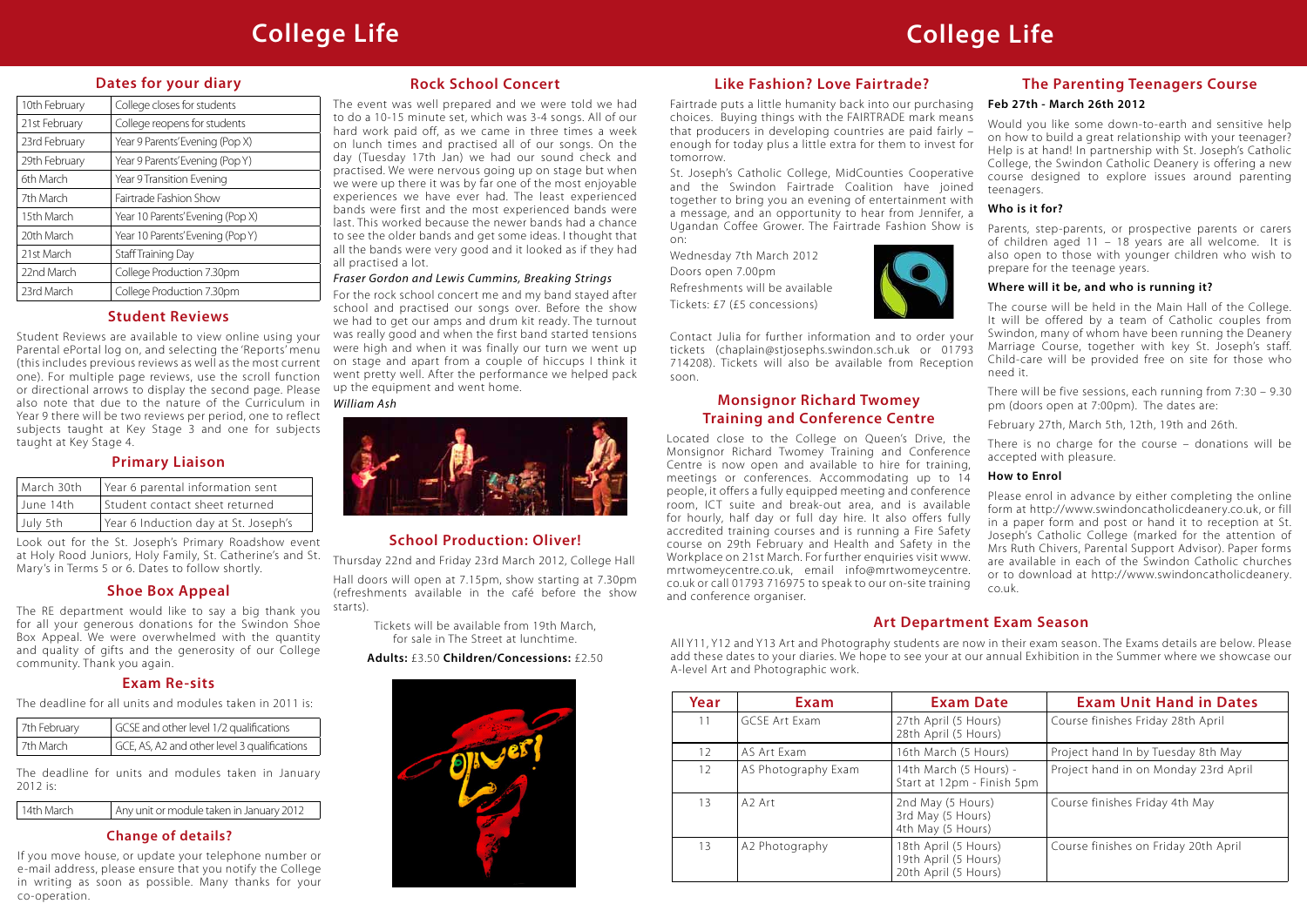# **All the World is a Stage**

November's trip was "The Heart of Robin Hood" which proved to be more than just 'men in tights' …

And a show definitely worth seeing is the RSC's West End smash hit production of Matilda. Here is a review by one of our Year 11 theatre trippers:

We are delighted with the students' and staffs' enthusiasm for our evening theatre trips since September. As well as seeing "Of Mice and Men" locally at the Wyvern Theatre we have organised successful excursions to the RSC productions at Stratford and London and plans are underway for a visit to the Watermill Theatre in Newbury in June and another West End production later in the year. Please keep an eye on the St. Joseph's News and College website for details of future theatre trips. laugh throughout the performance! The finale was also brilliant, as all the cast came out on stage on scooters to the audience's standing ovation. Overall, the night was lovely and one to remember forever! If YOU get the chance to see it DO! If you want to find out more about the production visit www.matildathemusical.com.

On the 12th January a group of students from all years went on the English Department trip to see "Matilda the Musical" at the Cambridge Theatre in London. The performance was a hit with all the students and the teachers who went along for the trip. The children in the performance were very talented and worked well with the adults to make a brilliant cast. The music (by comedian Tim Minchin) was also very foot tapping and catchy, including new and different songs which related and added to each part of the story whether happy, sad or pure rebellious!

The plot had a number of differences from the Danny de Vito movie and Dahl's original novel, which made it exciting and new to everyone watching and it brought to life the whole performance. There was humour incorporated into the performance, which made watching it easy and fun. So much was added to this new version of the well known and loved story of Matilda.

We particularly enjoyed the performance of Bertie Carvel

playing 'Miss Trunchbull' whose antics and challenging views of child rearing and schooling made everyone

#### *Naomi Fleet*

### **Writers Block**

Are you a budding writer but just don't know where to start? For some idea on how to combat 'Blank Page Syndrome' have a look on the College website.

# **What the Dickens?**

Every year is an exciting one in the world of Literature but 2012 is shaping up to be an extra special. As many of you already know, on the 7th February we will be celebrating the 200th birthday of literary icon, Charles Dickens! Year 9 classes have already helped commemorate his bicentenary on Flexible Friday by making many colourful Dickens resources and decorations, reminding us why his work is still being celebrated after two whole centuries.

There have been lots of new adaptations of his famous novels shown on the BBC as well as informative documentaries exploring life in the Victorian era – so make sure you log on to BBC iplayer and catch up on what you missed. If you would like to help celebrate the life of the English language's greatest novelist then visit www.dickens2012.org for lots of information about Dickens' life and exciting upcoming events; why not surprise your teacher by making some birthday decorations for the classroom, illustrating your favourite Dickens character or maybe even dressing up as Oliver Twist for the day?



# **Festival of Literature**

Following an extremely impressive performance in the 2011 competition, which saw one of the college teams placed second, St. Joseph's are once again eagerly preparing to enter the Swindon Festival of Literature Youth Poetry Slam in 2012.

Groups of keen Year 8 performance poets will be chosen to work with Mr. McKenna over the coming weeks to produce and perform edgy, hard-hitting and often utterly hilarious poetry pieces. With advice and support from well respected and established professional poets Marcus Moore and Sarah-Jane Arbury, as well as last year's experienced participants, hopes are high for this year's talented Year 8 cohort in this fast-paced literary bout.

The RSC 50th birthday season production, The Heart of Robin Hood, which we attended in November, certainly was the swashbuckling family show it promised to be. The heroine Marion turned out to be one of the show's most feisty characters making us all realise how exciting live theatre is! Comedy, slapstick, sword fights and tree swinging antics had us all on the edge of our seats for the duration of the show. The special effects were amazing and brought Sherwood Forest to Stratford in an impressive way - they even managed to incorporate a shark infested duck pond… **Swindon Youth Festival of Literature** When I first heard I had come second in the 'Creative Writing' contest I was in Italian class when Mrs Harries came in and announced the news. My first feeling was shock, then complete joy, followed by feeling quite nauseous. After she had left, I sat smiling to myself. Following that, I was given an invitation to attend a Prize Giving ceremony down at the library. The night came when I went to receive the award and



Auditions will take place in the upcoming weeks for any Year 8 interested in being involved in this worthwhile project. Our fifteen successful candidates will get the opportunity to attend an exciting performance poetry workshop and audition for a place in the Grand Slam final, held each year in The Arts Centre on Devizes Road. This year's final takes place on Saturday 12th May and will see the two most talented groups from each of the Swindon schools involved battle for the coveted SFL Poetry Slam trophy. Students interested in participating should listen for notices in the weekly student briefing or ask their English teacher about auditions.

# **English FAQs**

Parents and teachers alike are often asked for tips about how to improve spelling. There are many websites which access spelling games and activities. The following are just a few as starters:

www.bbc.co.uk/skillswise, www.bbc.co.uk/schools www.timesspellingbee.co.uk

We have entered "The Times Spelling Bee Competition" and Mrs Smith (in Y10) would love to hear from students who would like to be part of our team. We also run an English Games Club in Y10 at lunchtimes on Wednesdays for fun spelling and language activities.

*'How can my son or daughter improve their handwriting?'* It could be that something as simple as a change of pen will improve the student's presentation and handwriting but there are also many techniques which can be practised. The following website offers some useful tips - www.nha-handwriting.org.uk.

#### *'How do I encourage my child to read?'*

Just by asking this question it shows that parents recognise the value of developing a reading habit and everything it offers. On our website we have tips for encouraging reading and copies of booklists (please ask the English Staff or Librarians for advice and copies of booklists too). We are also very fortunate at the College to have access to the Independent Learning Centre every day. Students and their families can also use public libraries free of charge.

*'Which GCSE Exam Board is my child using?'* At GCSE and A Level we use AQA (www.aqa.org.uk).

*'Are there any GCSE revision guides my child can use?'* Websites such as www.englishbiz.co.uk and www.bbc. co.uk/schools/gcsebitesize are very useful. The College also sells a number of revision booklets (at a heavily discounted rate) at Reception.

Please remind your child to ask their English Teacher if they have more questions. You can contact Anya Smith on asmith@stjosephs.swindon.sch.uk.

# **World Book Night**

It's almost that time again: World Book Night ( WBN) is fast approaching! On the 23rd April 2012 designated 'book givers' will be distributing thousands of free books at events all across the country. Hopefully you met the 1st February deadline to sign up as a book giver in the hope of getting 25 copies of your favourite book to give away to whomever you like, perhaps a friend who struggles finding books that interest them?

Remember, as a reader, one of the most powerful things you can give is a recommendation and that's what WBN is all about, celebrating the books you love with those around you. Go to www.worldbooknight.org to see the huge list of books that will be given away this year and look out for local book-giving events at Swindon libraries. As many pupils happily discovered last year, there's no limit on how many free books you could come away with!

# **Year 8 student wows with second prize in**

my Mum, Dad and I made our way down to the library. As soon as we arrived through the front door, we were directed upstairs to where the event was being held. We all looked around at all the other things that were going on in the Youth Festival of Literature, some of which included a poetry contest and a drawing competition. After about another 30 minutes the whole ceremony started. They started with a small speech about how proud they were to have so many talented students. Finally they came to the creative writing awards. After they had announced first place they came to mine, read out my name and gave me a small envelope and a certificate. Afterwards I had the chance to meet the Mayor and have some pictures taken. After a long, enjoyable night we finally went home.

#### *Niamh Smith*

To read Niamh's story visit the College website.

#### **Become an author**

- Following the success of our National Poetry Day Haiku Competition we are encouraging students in Years 7 and 8 (and their younger brothers and sisters) to enter
- the Chris Evans Breakfast Show Short Story Competition. For more information ask your English Teacher and Year 7 and 8 Tutors. Details can also be found at www.bbc.co.uk/ radio2/500words/2012.

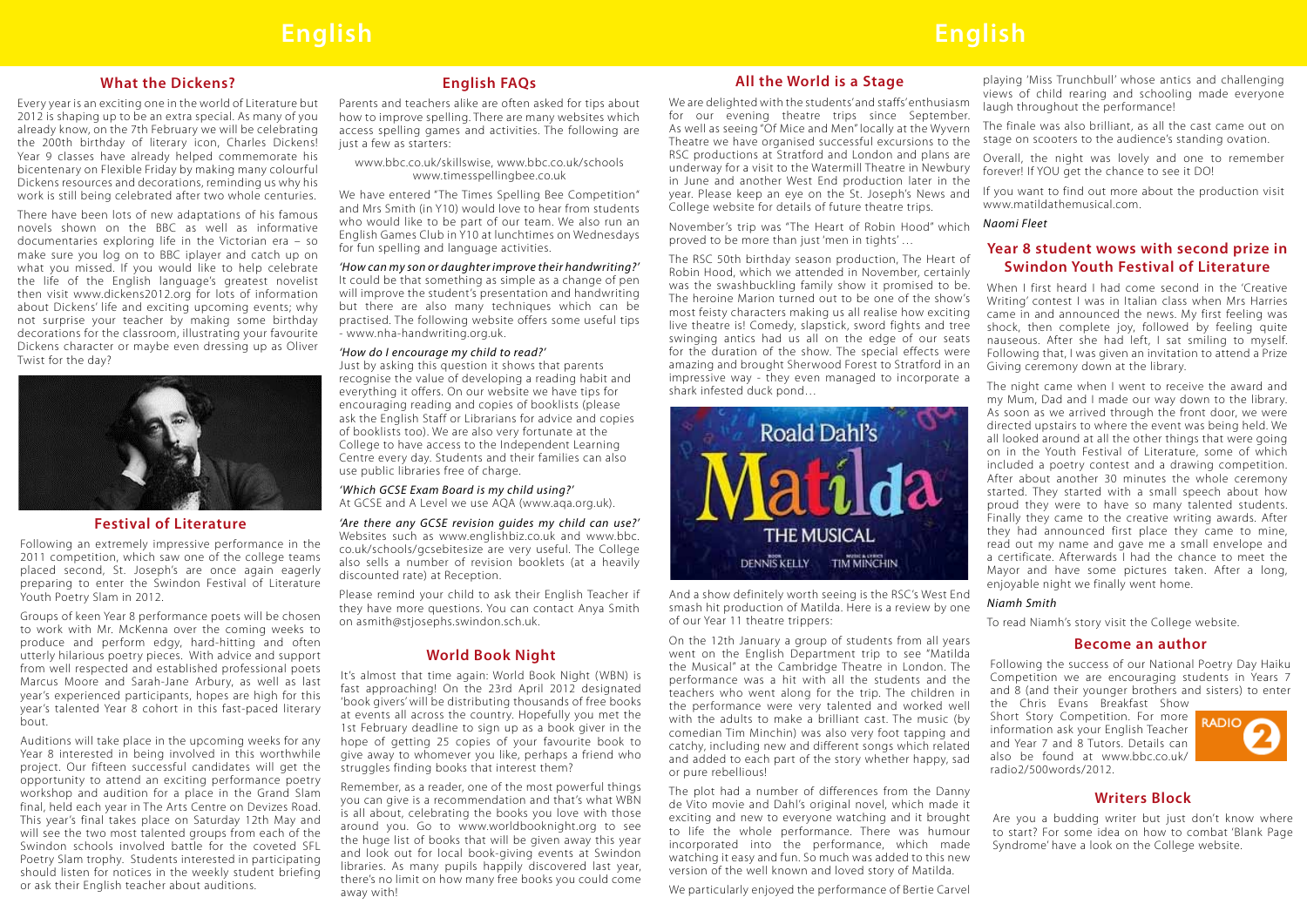# **A Journey Through Five Cultures**

Year 7 students spent half a day finding out about some of the most important cultural traditions in the French and Italian calendar. From the Venetian Carnival to why we celebrate April Fool's Day, Year 7 language students had to rehearse, make props and deliver mini plays in a foreign language to their peers whilst enhancing their cultural understanding of France and Italy. One Year 7 student particularly enjoyed being 'Topo Gigio' for the morning.

# **Bridging the Gap Project**

A group of Year 12 students who have English as an additional language have embarked on a new and exciting EAL mentoring project. Supported by the EMASS (Ethnic Minority Achievement Support Service) the Year 12 students will be given the opportunity to mentor a group of Year 10 EAL students, offering advice and sharing top tips for success in their GCSEs. We wish both the mentors and the mentees a productive mentoring experience.

## **Language Ambassador**

7B had a unique opportunity to meet and work alongside our new Italian Language Ambassador from the University of the West of England, Claudia Corradetti. Claudia is an MA student studying Intercultural Communications at Bristol.

The Year 7 students were able to practise their Italian speaking and listening skills by asking questions with an inflatable microphone and making notes on Claudia's answers. By the end of the lesson groups produced a 'Claudia' poster to celebrate the special visitor. Claudia will now be working with Year 12 and Year 13 Italian students on a weekly basis as they prepare for their speaking examinations in May. It is essential that all A-level students attend their weekly speaking session.

## **Italian Exchange**

Preparations for our Italian Exchange to our partner school in Tuscany are in full swing. All fourteen students have now received details of their Italian partners and are communicating regularly to get to know each other before they meet next month. We shall depart on Wednesday 28th March and spend a week experiencing life, school and food with our host families and partners. This year three of our Year 13 participants will also have the opportunity to undertake some work experience in order to further boost their linguistic skills. The Italian party will return to us for a week on Wednesday 18th April, during which we will hope to show them the highlights of our College, Swindon and its environs. There will be a meeting for all students and their parents after half term. We look forward to yet another successful exchange.

#### **Sixth Form Football**

a praceful place where your mind just gets lost, And that's achieving the Young Carers Award. where our Year 7s went last week. The building was old, Young Carers are children and young people whose lives "Kintbury is a little village in West Berkshire in England. It's a place where wherever you look nature is around, It's a warm and pretty big.

just kind of laid back and enjoyed themselves, The second and beyond those appropriate to their age. The person part of the day was called "Our Journey". Basically it was a they care for may be a parent, sibling or grandparent, road that represents the ups and downs you have had in and the care they give may be physical and/or emotional. your life.

The highlight of the day was when we got to meet the tree, struggling with alcohol or drug misuse. that made the trip so exciting. Rumour has it that if you hug the tree it will grow just a bit.

The reason for this trip was to just leave all the stress At St. Joseph's we aim to provide equality of opportunity behind and get close to God, it was also about meeting for all our students. To achieve this we want to work with and knowing people you didn't know before. "

### **Young Carers Award**

To recognise and further improve the support that the College gives to Young Carers we are working towards

are affected by looking after someone at home. They are The day started with fun filled activities where everyone carrying out tasks and responsibilities which are above The person they look after may have a physical disability or mental health issues, a long term illness or may be

> We recognise that Young Carers can feel tired, worried and isolated, and that their social life is often restricted. the Young Carers in College and their parents/carers to ensure that we are providing the support to help reduce some of the worries that these students have.

> We have worked with Swindon Young Carers over the last few years to raise awareness amongst students and staff of the additional responsibilities these young people take on. Last year the students raised £1000 for Swindon Young Carers and this year Evesham House have adopted Swindon Young Carers as their charity.

> If you feel that your child is a Young Carer please let your child's tutor or student manager know and we will discuss in confidence how we can ensure your child is supported appropriately at the College. You can also contact Mrs Vincent, Pastoral Coordinator and the designated member of staff working with Young Carers. The Governor with responsibilities for Young Carers is David Bason.

# **Kintbury**

After a mid-season break that Capello could only dream of, the St. Joseph's 6th Form team picked up again with a typically battling performance against a Swindon College team that had previously won all its matches. Initially the fixture went to form as Swindon College FC legitimately got their name on the score sheet first following a goal rightly ruled-out for offside. The score took on a pingpong nature as St. Joseph's FC pulled level only to find themselves behind again not once but twice. Following goals from Kearney and Souza, a 3-2 defeat looked the most likely outcome only for converted fox-in-the-box striker Endicott to pop-up and restore parity once again. In the closing stages St. Joseph's peppered the goal but the deserved winner did not come until the final whistle On Thursday 15th December 2011 St. Joseph's Catholic was blown. Other performances of note came from the composed Jones and the combative Wilkinson. **Serre Chevalier Ski Trip** St. Joseph's Year 8 5 a side Football team qualified for the finals of the competition after winning the preliminary round on 25th January. Unfortunately Dorcan School did not take part on the evening so it was a contest between Churchfields, Warneford and St. Joseph's. St. Joseph's beat Warneford in the first match and then Churchfields. The boys played in a very disciplined manner in both matches and did not concede a goal in either match. The finals evening is on Wednesday 8th February in our Sports Hall. The Year 9 team will also hope to be in the finals - their preliminary competition takes place on 1st February.

#### *Mary Mungai*



College was a very excited place to be as 21 students arrived to head to Serre Chevalier for the College Ski Trip. After a very tiring and extended journey, due to heavy snow fall, we arrived in Serre Chevalier.

During our week skiing we had a great time with all members of the party learning to ski very well and progressing very quickly. The snow conditions in Serre Chevalier were fantastic, with fresh snow to ski on all the time.

All students participated in many après ski activities (a town trail, mass in a local Church in the village and much more), including the eating challenge which was enjoyed by all!

All students behaved impeccably on the trip and the hotel staff commented on what a lovely group we were. The hotel we stayed in was perfectly situated and all staff were very welcoming towards us.

Once we had completed our weeks' skiing it was time to head home to Swindon. The journey home was very smooth with no delays. All students had a brilliant time with many commenting on how much they had enjoyed the trip – " I really enjoyed the ski trip, it was the first time I have ever skied and definitely want to go again next year". Another student said "I never thought I would enjoy the trip as much as I have done and I think I have made some really close friends." St. Joseph's came runners up in the Swindon finals for Girls Cricket U13. The final score was St. Joseph's 44/4, Bradon Forest 66/6. St. Joseph's girls played really well. The Thursday lunch time club will continue until the February half term for all interested.



#### **Cricket News**



# **5 a side in Football Finals**